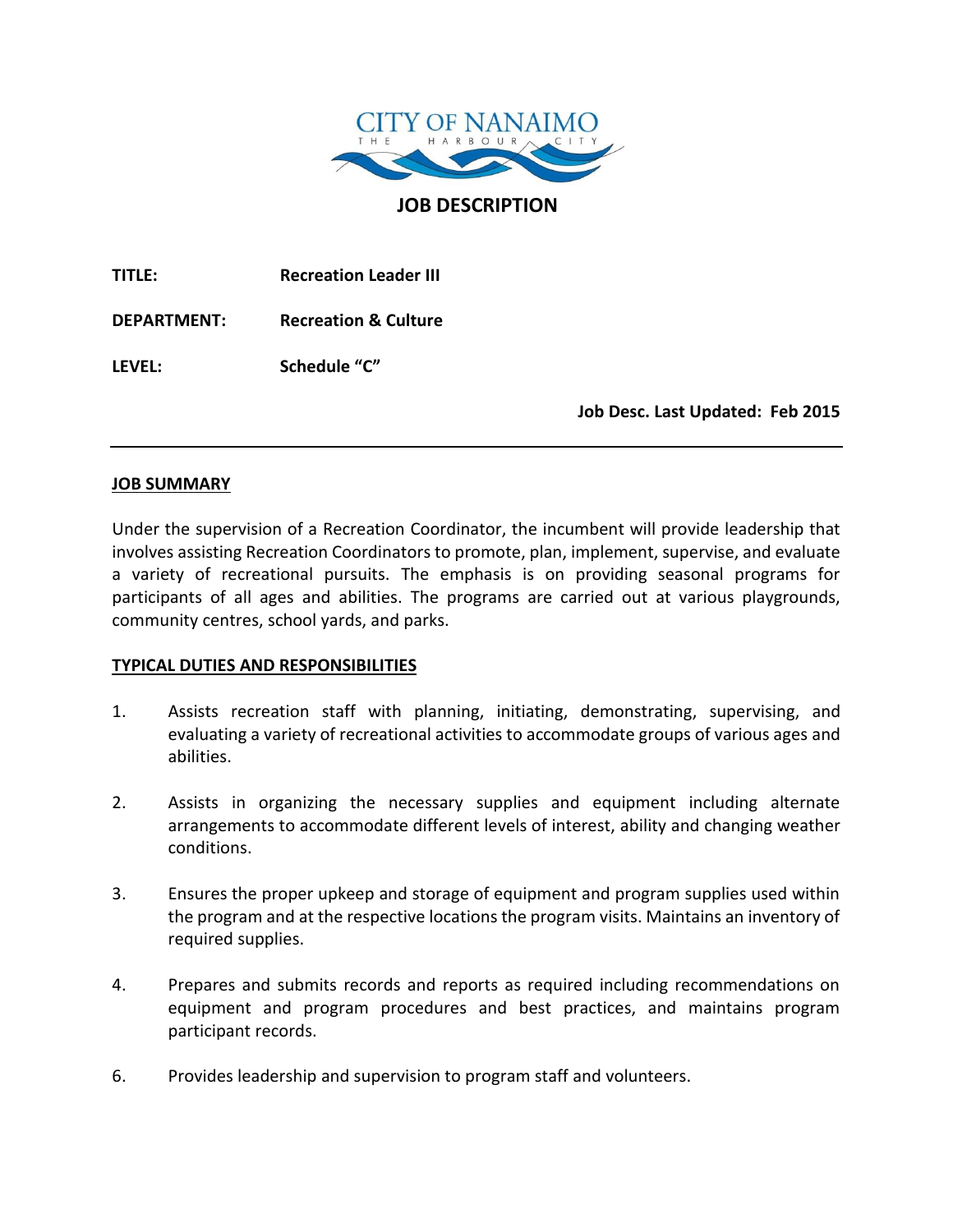## **TYPICAL DUTIES AND RESPONSIBILITIES cont.**

- 7. Ensures the program meets prescribed budget requirements and is accountable for weekly petty cash advances and completing the corresponding cash report.
- 8. Provides excellent customer service.
- 9. Performs other duties as required.

# **REQUIRED KNOWLEDGE, SKILLS, AND ABILITIES**

Demonstrated skills in leadership, specifically with children.

Good oral and written communication.

Ability to work effectively and tactfully with staff, volunteers, community organizations and the public.

Ability to plan, organize, and schedule a variety of recreational pursuits suitable for groups of various sizes and participants of various ages and abilities.

Ability to communicate with courtesy and tact in explaining or exchanging data or information.

### **MINIMUM TRAINING AND EXPERIENCE REQUIRED**

Completion of Grade 12.

1 year experience in instruction and planning of programs in a recreational environment, including experience as per the following:

- o For Program Leaders assigned to Daycamps and Playgrounds, emphasis of experience must be working with children (ages 5 to 12).
- $\circ$  For Program Leaders assigned to Leaders in Training/Quest, emphasis of experience must be working with children (ages 12 to 18).
- $\circ$  For Program Leaders assigned to programs for people with diverse abilities, emphasis of experience must be working with children with diverse abilities (ages 5 to 18).

3 months' related supervisory experience.

### **REQUIRED LICENCES, CERTIFICATES, AND REGISTRATIONS**

Possession of a valid BC Class 4 unrestricted Driver's Licence is required (if assigned to a program requiring operation of a passenger bus).